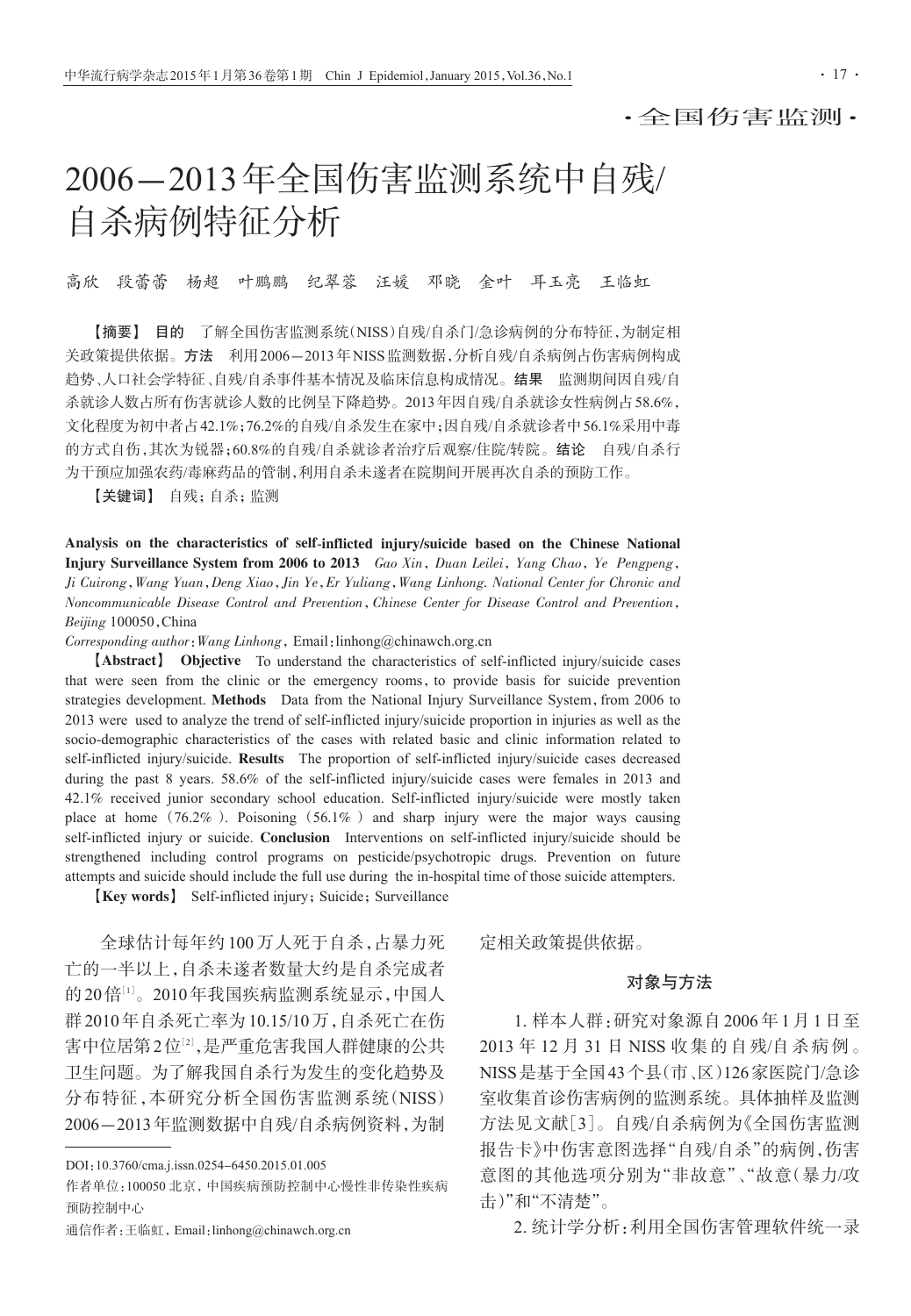入监测资料,使用SPSS 17.0软件描述性分析数据。 自残/自杀占伤害比例趋势采用2006-2013年伤害 监测数据,自残/自杀的人口学特征、基本特征和临 床特征采用2013年全年伤害监测数据分析。

### 结 果

1. 自残/自杀占伤害比例的趋势:2006-2013 年监测的自残/自杀总病例数 45 426 例,性别比为 1 ∶ 1.58。自残/自杀病例占所有伤害病例的比例女 性高于男性,农村人群高于城市(图 1)。此期间自 残/自杀病例数占所有伤害病例数的比例呈下降趋 势(图1),从2006年1.4%下降至2013年0.7%,以女 性下降最明显。





2. 自残/自杀就诊病例特征:

(1)人口学特征:2013 年 NISS 自残/自杀病例 5 315例,其中男性2 200例,女性3 115例。年龄分 布以中青年最多,15~岁和30~岁组分别占总体的 42.4%和31.5%。自残/自杀病例文化程度以初中最 多(42.1%)。自残/自杀病例与全部伤害(包括非故 意、自杀、暴力和意图不清楚)病例人口特征分布相 比较,女性、中青年和初中文化程度者的构成更高, 城乡地区分布大致相同(表1)。

(2)时间和地点特征:一天中自残/自杀发生时 间和所有伤害发生的时间见图2。自残/自杀发生时 间在10:00和20:00为最多,均占全天发生的6.6%; 自18:00后至次日07:00前发生的比例多于伤害在 该时间段发生的比例。76.2%的自残/自杀发生在家 中,其次的高发地点为公共居住场所(9.1%)。

(3)方式和结局:自残/自杀病例中自伤方式以 中毒和锐器伤比例最高,分别占所有自残/自杀方式 构成的56.1%和27.5%。女性较男性更多采取中毒 方式自残/自杀,农村居民较城市居民更多采取中毒 方式自残/自杀(表2)。自杀病例治疗后回家、观察/ 住院/转院和死亡的构成分别为 37.4%、60.8%和

|           | 人口学特征       |                |
|-----------|-------------|----------------|
| 特<br>征    | 自残/自杀       | 伤害             |
| 性别        |             |                |
| 男         | 2200(41.4)  | 476 225 (63.4) |
| 女         | 3 115(58.6) | 275 364 (36.6) |
| 城乡        |             |                |
| 城市        | 3295(62.0)  | 498 227(66.3)  |
| 农村        | 2020(38.0)  | 253 367(33.7)  |
| 年龄组(岁)    |             |                |
| $0 \sim$  | 33(0.6)     | 46 615 (6.2)   |
| $5 \sim$  | 96(1.8)     | 67 075 (8.9)   |
| $15 \sim$ | 2256(42.4)  | 200 016(26.6)  |
| $30 \sim$ | 1675(31.5)  | 203 689(27.1)  |
| $45 \sim$ | 911(17.1)   | 182 490(24.3)  |
| $\geq 65$ | 343(6.5)    | 51 603(6.9)    |
| 文化程度      |             |                |
| 文盲/半文盲    | 325(6.2)    | 39 918(6.0)    |
| 小学        | 858(16.3)   | 115 569(17.3)  |
| 初中        | 2209(42.1)  | 238 357(35.6)  |
| 高中/中专     | 1311(25.0)  | 170613(25.5)   |
| 大专        | 380(7.2)    | 72 014(10.5)   |
| 大学及以上     | 170(3.2)    | 33 114(4.9)    |

注:括号外数据为例数,括号内数据为构成比(%);性别变量伤 害系统缺失5例;年龄段变量自残/自杀系统缺失1例,伤害缺失106 例,文化程度变量自残/自杀系统缺失62例,伤害缺失82 009例



图2 2013年NISS中自残/自杀和全部伤害的发生时间分布

1.3%,其中观察/住院/转院和死亡病例的构成高于 所有伤害病例。伤害严重程度为轻、中和重度的构 成分别为40.9%、47.1%和11.9%,中、重度的构成高 于所有伤害病例(表3)。

### 讨 论

自杀是影响公众健康的严重公共卫生问题和社 会问题。由于其发生复杂和隐蔽,信息收集难度大, 目前很多国家已使用大规模的登记数据进行自杀研 究[46]。本研究利用NISS自建立以来所有数据分析 自残/自杀特征,2006-2013年NISS共收集自残/自 杀就诊病例45 426例。因NISS为医院监测,记录到 的多为非致死性伤害信息,其中 2013 年 NISS 数据 显示自残/自杀者仅有1.3%死亡,故NISS更多反映 了自残和自杀未遂者的特征。